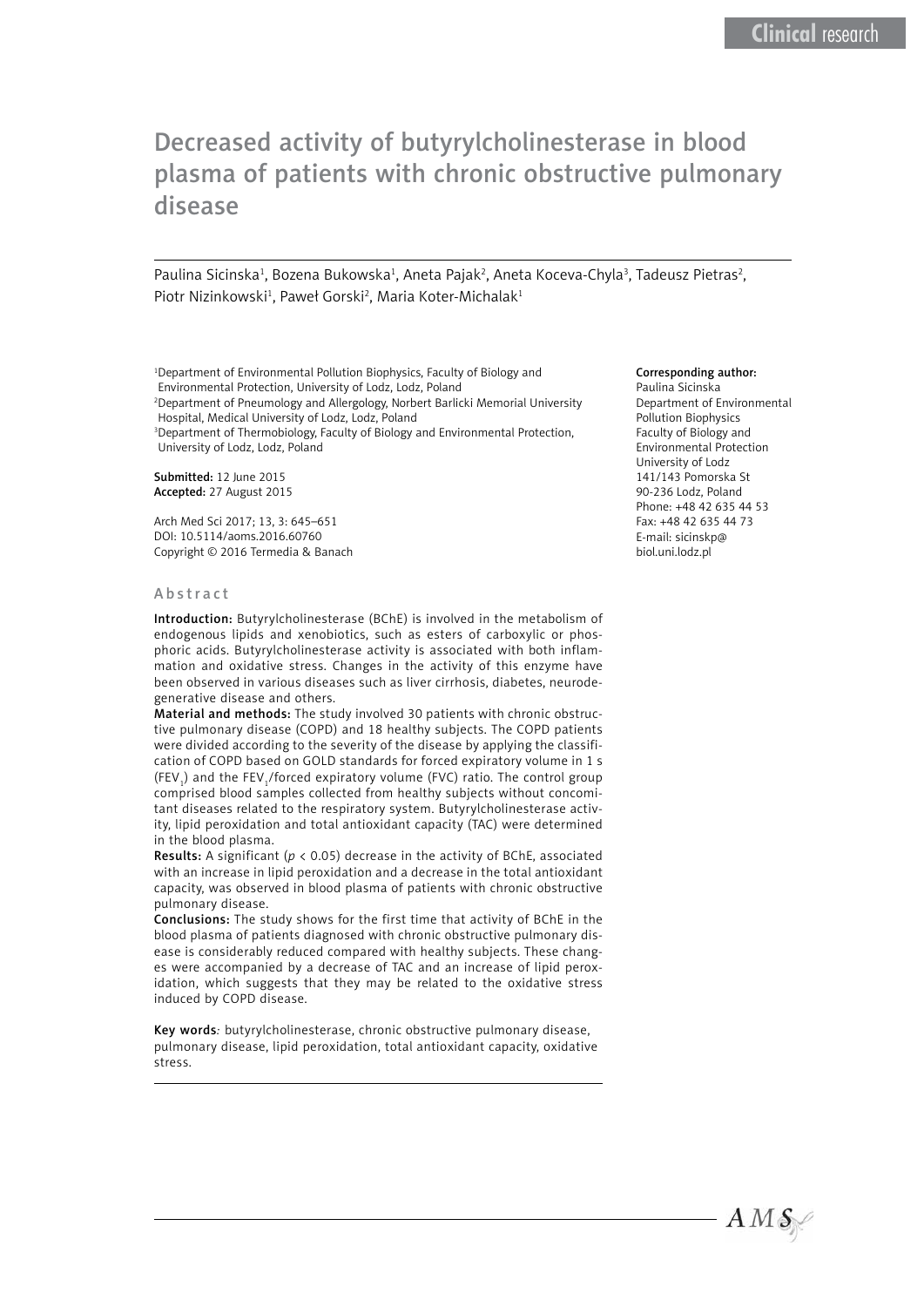#### Introduction

Acetylcholinesterase (AChE) and butyrylcholinesterase (BChE) are cholinesterases, enzymes that catalyze the hydrolysis of the neurotransmitter acetylcholine into choline and acetic acid, an essential reaction enabling the return of the activated cholinergic neuron to the resting state. The two types of cholinesterases: AChE and BChE, have different preferences for the substrates acetylcholine and butyrylcholine, respectively. Acetylcholinesterase, also called red blood cell cholinesterase, is more abundant in the erythrocyte membranes, central nervous system and skeletal muscle, whereas BChE, also called plasma cholinesterase, is secreted into plasma and synthesized in the liver [1].

Human blood plasma contains almost exclusively BChE, whereas animal blood plasma contains variable proportions of both BChE and AChE. The exact physiological function of BChE remains elusive, although it could act as an alternative to the homologous AChE as a scavenger for anticholinesterase compounds [2]. Despite being located in different places, the enzymes are able to cooperate. Butyrylcholinesterase can hydrolyze both butyrylcholine and acetylcholine esters and consequently regulate the acetylcholine level [3, 4].

Due to its esterase activity, BChE plays an important role in hydrolysis of numerous lipids, drugs and xenobiotics before they reach AChE. Butyrylcholinesterase hydrolyzes (detoxifies) hydrophilic and hydrophobic compounds containing esters of carboxyl or phosphoric acids; for that reason BChE is classified as a detoxifying ester, important from the pharmacological point of view [5]. Butyrylcholinesterase is also involved in the hydrolysis of hormones as exemplified by the degradation of ghrelin, a hormone responsible for the feeling of hunger. Ghrelin is inactivated by hydrolysis of the ester bond by BChE in the human blood plasma. In this case the enzyme acts as a hydrolase and converts ghrelin to inactive desacyl ghrelin [6]. This reaction results in a reduction of the feeling of hunger and a decrease of aggression, as has been demonstrated in studies on rats [7].

Chronic obstructive pulmonary disease (COPD) is a disease characterized mostly by the restricted flow of air through the airways, and an improper lung inflammatory response to harmful dust and gas. The COPD is associated with increased risk of respiratory infections, lung cancer, pulmonary embolism, pneumothorax, ischemic heart disease, diabetes and depression [8, 9]. A characteristic feature of the disease is its constant progression. The airflow cannot be restored to the initial value. An appropriate treatment is aimed only at slowing the process down [10–12].

Presently, research is underway on COPD therapy in the following areas: the new inhaled  $\beta$ -agonist and cholinolytic [13], inhibitors of phosphodiesterase [14] and additional treatment of comorbidity.

Tobacco smoking is the principal cause of the disease [15, 16]. Other risk factors of COPD are: industrial pollution (e.g. coal and silica dust inhaled by workers, cotton dust or grain dust) and chemicals (e.g. herbicides and pesticides) [17, 18]. Studies demonstrate that farmers exposed to pesticide aerosols are at a significant risk of problems with pulmonary respiratory sufficiency, and therefore of COPD. Another type of pollution that may induce COPD is domestic pollution emerging from burning wood, animal feces, vegetable residues and coal in furnaces poorly adapted to the task [19].

Exposure to these factors leads to an increased amount of reactive oxygen and nitrogen species released from leukocytes and macrophages, occurring in COPD patients and associated with inflammatory processes [20–22] and allergic inflammation [23]. Disruption of the pro- and antioxidative equilibrium may cause an increased pulmonary inflammatory reaction, leading to elevated expression of tumor necrosis factor (TNF- $\alpha$ ), interleukin (IL)-6, IL-8, and IL-1β, which are used as diagnostic markers in that disease [24, 25]. Human BChE and paraoxonase-1 are two major bioscavenger enzymes that are associated with inflammation, oxidative stress and lipid metabolism [26]. Moreover, due to its properties, BChE participates in the metabolism of numerous xenobiotics [27–29] and drugs, including those used for COPD treatment, such as aclidinium bromide [30]. Hence, oxidative stress may modify the activity of the enzyme [31].

There are currently no specific studies indicating the mechanism of action of BChE in COPD patients. Acetylcholine is the main neurotransmitter of the parasympathetic system. In the respiratory tract the activity of AChE and BChE is particularly important in COPD, where they may be associated with the decomposition of acetylcholine and regulation of its level.

This, in turn, provides regulation of bronchial channels narrowing and mucus secretion. BChE, as mentioned above, can also participate in the metabolism of drugs used for COPD treatment, and accordingly alterations of its activity may influence the efficacy of the therapy [3, 4].

The aim of the present study was to determine whether there are any alterations in activity of BChE in the blood plasma of COPD patients and, if so, how these changes are related to the redox state (total antioxidant capacity and plasma lipid peroxidation) of plasma.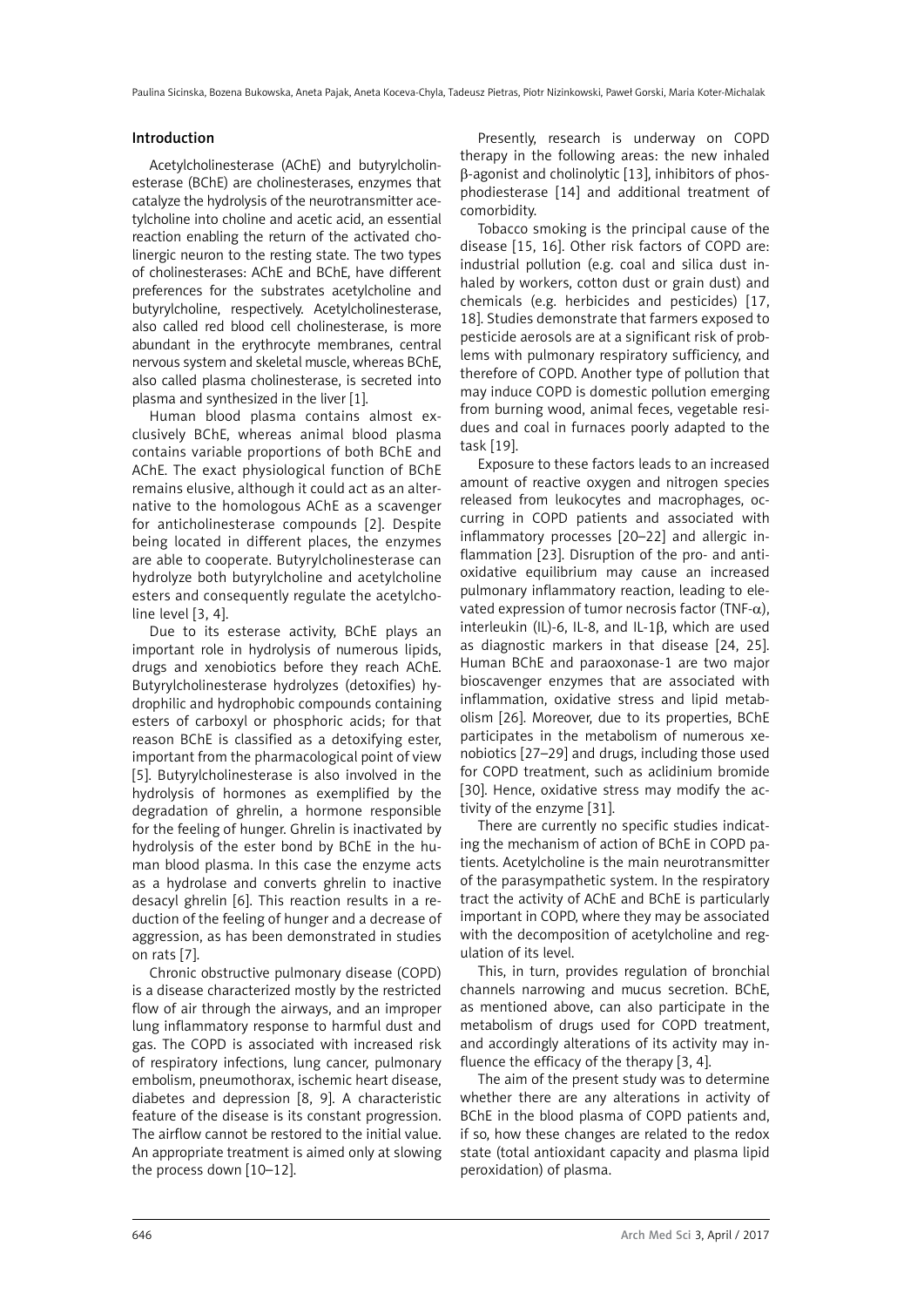#### Material and methods

# Chemicals

5.5′-dithio-bis-2-nitrobenzoic acid (DTNB) and butyrylthiocholine iodide (BTC) were from Sigma Switzerland; trichloroacetic acid (TCA) and thiobarbituric acid (TBA) were provided by Sigma Germany, 2,2′-azino-bis(3-ethylbenzothiazoline-6-sulfonic acid) diammonium salt (ABTS) and 6-hydroxy-2,5,7,8-tetramethylchromane-2-carboxylic acid (Trolox) were purchased from Sigma USA.

## Study population

The investigated group consisted of 30 COPD patients aged 66 ±8 diagnosed with stage I or II in the Department of Pneumology and Allergology of Norbert Barlicki Memorial University Hospital in Lodz, Poland.

The COPD patients were divided according to the severity of the disease by applying the classification of COPD based on GOLD standards for forced expiratory volume in 1 s (FEV<sub>1</sub>) and FEV<sub>1</sub>/ forced expiratory volume (FVC) ratio. The  $\mathsf{FEV}_{\mathbf{1}}$ / FVC ratio was determined, and was below the lower limit of normal (FEV<sub>1</sub>/FVC = 72.6  $\pm$ 1.6%). Arterial oxygen pressure was 59 ±14 mm Hg and arterial carbon dioxide pressure was 41 ±10 mm Hg. Patients were not subjected to any home/hospital oxygen treatment although they were qualified for such therapy. All patients were in a stable stage of the disease and they did not experience any infectious exacerbations during this time. The investigated group consisted of patients with COPD newly diagnosed following treatment.

The control group, aged 60  $\pm$ 10, comprised 18 blood samples collected from healthy subjects without concomitant diseases related to the respiratory system. In the control group, the correct values were adopted by the standards for the diagnostic laboratory performing the appropriate tests.

The testing was approved by the Bioethics Committee of the Medical University of Lodz. (No. RNN/316/13/KE z 17.12.2013). The testing was approved by the Bioethics Committee of the Medical University of Lodz. (No. RNN/316/13/KE dated 17.12.2013).

#### Plasma collection

Plasma samples were collected from both patients and healthy persons (controls). Peripheral blood was collected into tubes with anticoagulant (sodium citrate) and then centrifuged at 600 g for 10 min at 4°C. After centrifugation, plasma was collected and analyzed for the selected parameters.

#### Butyrylcholinesterase activity

The activity of plasma butyrylcholinesterase (BChE; E.C. 3.1.1.8) was determined using butyrylthiocholine iodide (BTC) as a substrate. Assays were carried out in 50 mM phosphate buffer, pH 8.0, at 25°C. Eight µl of total blood plasma was mixed with 2 ml of phosphoric buffer (pH 8.0). Then 20 µl of 10 mM DTNB and 80 µl of 0.4 mM of BTC were added to the samples and the absorbance was measured at 412 nm for 1 min. BChE activity was estimated from the slope of the absorbance curve. One unit of BChE activity was defined as the amount of umoles of butyrylthiocholine degraded for 1 min by BChE contained in 1 ml of the blood plasma [32].

## Peroxidation of lipids

Lipid peroxidation in plasma was quantified by measuring the formation of thiobarbituric acid reactive substances (TBARS). 1 ml of blood plasma was mixed with 20% trichloroacetic acid (TCA)  $(1:1)$ . Samples were centrifuged at 600 g for 10 min. Thiobarbituric acid (TBA) was added to the supernatant and samples were heated at 100ºC for 15 min. The absorbance of the cooled supernatant was measured at 532 nm [33]. Lipid peroxidation was expressed in absorbance units.

## Total plasma antioxidant capacity

Total plasma antioxidant capacity was determined by means of reduction of ABTS. Absorbance measurement was performed at 414 nm. Trichloroacetic acid was expressed in one-electron equivalents of Trolox. Considering that one Trolox molecule reacts with two ABTS+ molecules, the calculated values were multiplied by two (unit per umol of Trolox equivalent  $\vert$ <sup>-1</sup>) [34].

#### Statistical analysis

The results are presented as mean  $\pm$  SD. Differences between groups were assessed by an unpaired Student's *t* test. The statistical analysis was performed using Statistica, version 9.0 PL software (StatSoft Inc., Tulsa, USA). Each sample from a patient with COPD and controls was measured in 3 replicates for each method.

## Results

#### Butyrylcholinesterase activity

Butyrylcholinesterase activity in COPD patients was significantly reduced (0.93 ±0.45 µmol/min/ ml P.C.) compared with the control group (1.43 ±0.43 µmol/min/ml P.C.), *p* < 0.01 (Figure 1).

#### Lipid peroxidation

Lipid peroxidation in the blood plasma of COPD patients was significantly ( $p$  < 0.05) more extensive than in healthy individuals. The values are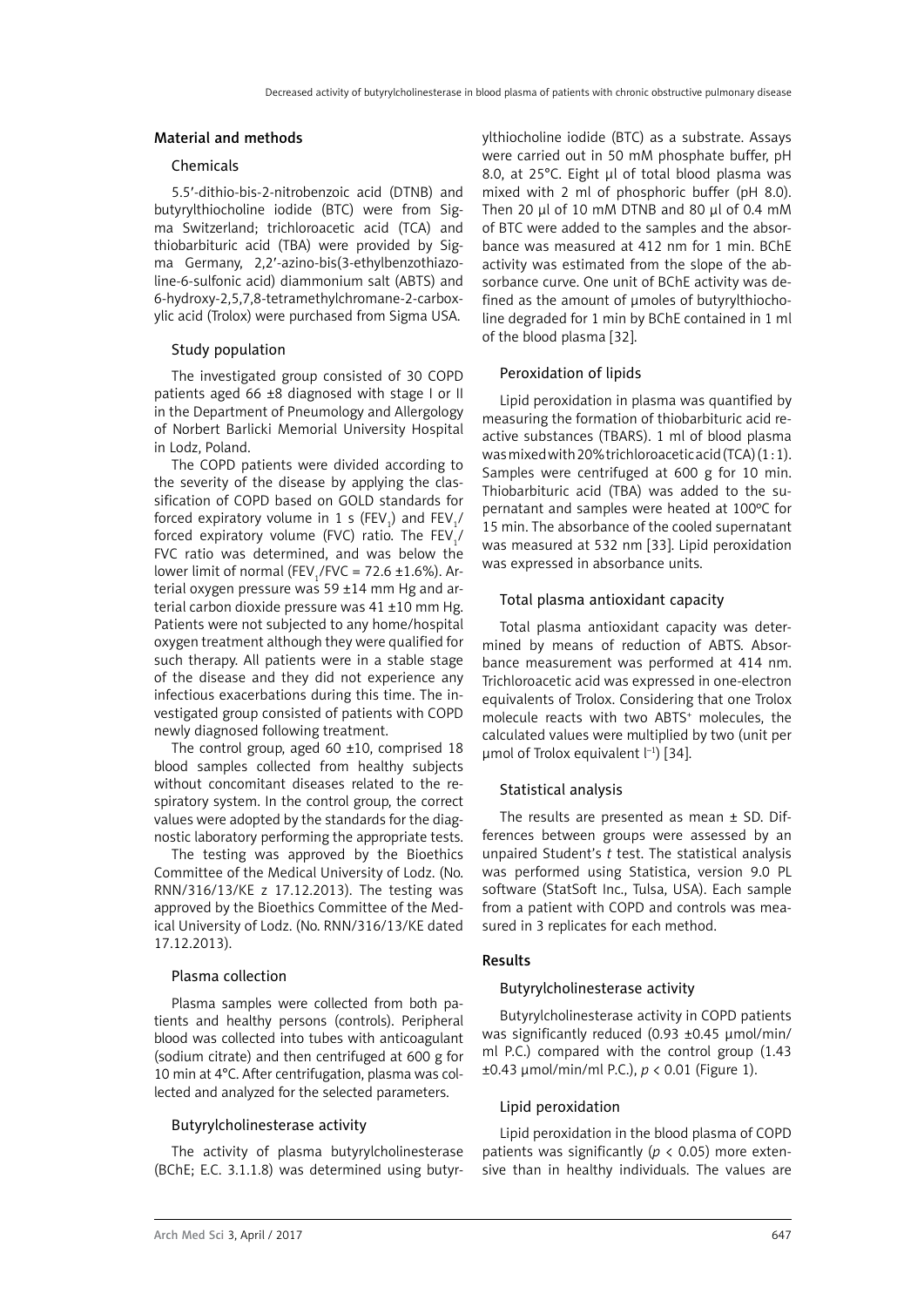

Figure 1. BChE activity in healthy plasma donors and patients with COPD (\**p* < 0.01)

0.028 ±0.005 arbitrary units/ml plasma in COPD patients and 0.018 ±0.004 arbitrary units/ml plasma in the control group (Figure 2).

#### Total plasma antioxidant capacity

Total plasma antioxidant capacity assay confirmed impaired redox state and weakened antioxidant defense of blood plasma of COPD patients compared with healthy subjects. TAC of COPD blood plasma was significantly lower (*p* < 0.05) than TAC of the healthy control group: 294 ±28 mmol eqT/l and 340 ±20 mmol eqT/l, respectively (Figure 3).

#### Discussion

Changes in BChE activity are observed in various diseases and poor health condition [35, 36]. Reduced plasma cholinesterase activity was reported in diseases associated with injury of the hepatic parenchyma [37, 38] such as liver fibrosis, hepatitis and cirrhosis [39]. Individuals with confirmed liver cirrhosis present a 5-fold lower level of BChE than healthy controls [1]. It has been found that the fall of enzyme activity is more pronounced in liver cirrhosis patients than in hepatitis patients [38]. Moreover, cholinesterases have been considered as a useful marker of the effect of primary malnutrition on hepatic function [39].



Figure 2. Lipid peroxidation in healthy plasma donors and patients with COPD (\**p* < 0.05)

An increase in the activity of BChE with increasing body mass index, activity of alanine aminotransferase, γ-glutamyltransferase, triglyceride level and a decreases in enzyme activity with increasing high-density lipoprotein cholesterol have been reported for type 2 Japanese diabetic patients. Furthermore, a correlation between the increase in BChE activity and the insulin resistance has been found, as well [40, 41].

In neurodegenerative diseases, the loss of cholinergic neurons leads to a significant decrease in the activity of brain AChE and a rapid increase in the BChE activity [4]. A similar tendency is observed with age: AChE activity decreases and BChE activity increases [42].

This study focuses on the assessment of plasma BChE activity in patients with COPD. A significant (35%) reduction ( $p \lt 0.01$ ) of the enzyme activity was demonstrated in COPD patients compared with healthy individuals (Figure 1). An increased amount of reactive oxygen species (ROS) has been reported in COPD patients. The ROS are released from inflammatory cells or airways during ventilation, or as a result of action of xenobiotics from, among other things, tobacco smoke [22]. An increased oxidative burden occurring in the lungs of COPD patients leads to disruption of the equilibrium between oxidants and the antioxidant defense system [43, 44].

Therefore, we studied the total antioxidative capacity and lipid peroxidation level, essential biomarkers of oxidative stress in the blood plasma of COPD patients [45]. The study demonstrated that in COPD patients the level of lipid peroxidation was elevated by 55% and antioxidative capacity was reduced by approximately 14% compared to healthy individuals (Figures 2 and 3).

Our data on lipid peroxidation and TAC are consistent with results reported by other authors [42, 44, 46]. Domej *et al.* observed an increased level of TBARS in the blood plasma of smokers with chronic bronchitis, compared to healthy non-smokers. Moreover, an increased level of secondary lipid



Figure 3. Total antioxidant capacity in healthy plasma donors and patients with COPD (\**p* < 0.05)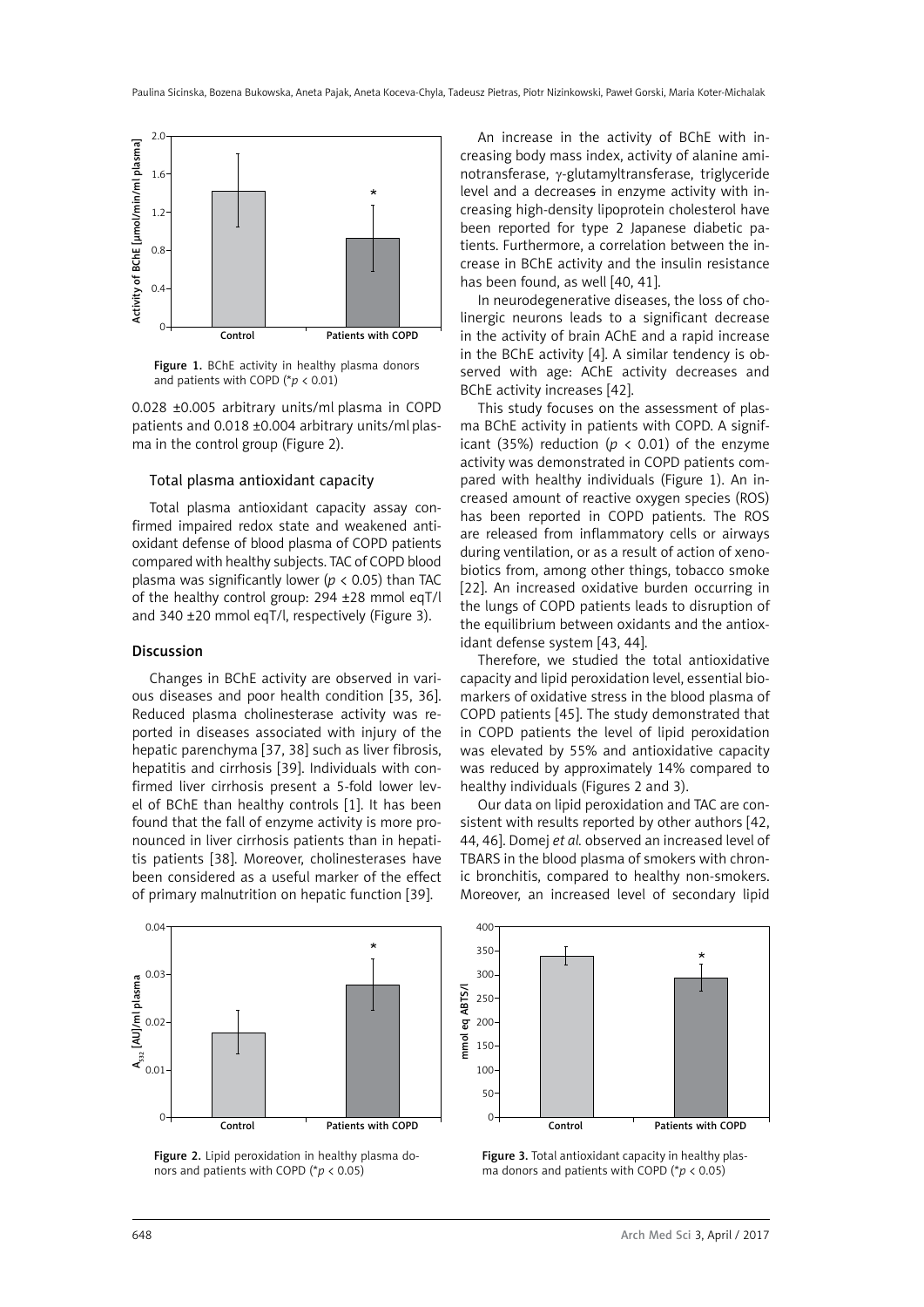peroxidation products, including coupled dienes of linoleic acid, was also observed in these patients [42]. Gencer *et al.* observed a decrease in TAC level in the blood plasma of COPD patients [46]. Some earlier studies on smoke-exposed individuals demonstrated a reduction of the serum total antioxidant capacity compared to the controls [22, 47].

Increased lipid peroxidation may lead to altered activity of antioxidant enzymes. Waseem *et al.* observed lower activity of all analyzed antioxidant enzymes in serum of COPD smokers. A total of 60 controls (healthy non-smokers) and 121 smokers with COPD were studied. The authors observed a significant reduction in the antioxidant enzymes SOD, catalase and GPX in the smoker group as compared to healthy controls [48]. Our recent study indicated changes in the activity of antioxidant enzymes in COPD patients. We observed an increase in the activity of glutathione peroxidase and a decrease in the activity of superoxide dismutase, but not in the activity of catalase activity [49]. However, Nadeem *et al.*, Gumral *et al.* and Woźniak *et al.* observed changes in activity of all three enzymes – CAT, GSH-PX and SOD [50–52].

It is well known that reactive oxygen species, such as hydrogen peroxide, affect the activity of cholinesterase. Schallreuter *et al.* reported that high concentrations of  $H_2O_2$  inhibited acetylcholinesterase activity. The authors suggest that  $H_2O_2$ -mediated oxidation of amino acids at the active site of the enzyme could deactivate the protein [53].

Our results are in agreement with other studies demonstrating that decrease of human BChE activity is associated with oxidative stress [26, 54]. Tagliari *et al.* found that an increase in oxidative stress was associated with inhibition of BChE and an increase in homocysteine levels in blood of rats [21].

An increased lipid peroxidation level causes a reduction of the TAC [22]. That in turn may induce a reduction of BChE activity It seems that BChE activity changes in COPD are highly important, among other things because hydrolysis and activation of drugs used in the treatment of the disease depend on the activity of the esterase.

In conclusion, this study shows for the first time that the activity of butyrylcholinesterase in blood plasma of patients with COPD is significantly reduced compared with healthy persons, and that these changes are related to the oxidative stress associated with COPD disease and demonstrated by a decrease of TAC and an increase in lipid peroxidation in the blood plasma of COPD patients.

## Conflict of interest

The authors declare no conflict of interest.

#### References

- 1. Ramachandran J, Sajith K, Priya S, Dutta A, Balasubramanian K. Serum cholinesterase is an excellent biomarker of liver cirrhosis. Trop Gastroenterol 2014; 35: 15-20.
- 2. Schwarz M, Glick D, Loewenstein Y, Soreq H. Engineering of human cholinesterase explains and predicts diverse cosequences of administration of various drugs and poisons. Pharmacol Ther 1999; 67: 283-322.
- 3. Shao Z. Comparison of the efficacy of four cholinesterase inhibitors in combination with memantine for the treatment of Alzheimer's disease. Int J Clin Exp Med 2015; 15: 2944-3294.
- 4. Bukowska B, Pieniążek D, Hutnik K, Duda W. Acetyloand butyrylocholinoesterase – structure, functions and its inhibitor. Curr Topics Biophys 2007; 30: 11-23.
- 5. Barata C, Solayan A, Porte C. Role of B-esterases in assessing toxicity of organophosphorus (chlorpyrifos, malathion) and carbamate (carbofuran) pesticides to Daphnia magna. Aquat Toxicol 2004; 10: 125-39.
- 6. Schopfer M, Lockridge O, Brimijoin S. Pure human butyrylcholinesterase hydrolyzes octanoyl ghrelin to desacyl ghrelin. Gen Comp Endocrinol 2015; 224: 61-8.
- 7. Chen V, Gao Y, Geng L, et al. Plasma butyrylcholinesterase regulates ghrelin to control aggression. Proc Natl Acad Sci U S A 2015; 17: 2251-6.
- 8. Kaźmierczak M, Ciebiada M, Pękala-Wojciechowska A, Pawłowski M, Nielepkowicz-Goździńska A, Antczak A. Evaluation of markers of inflammation and oxidative stress in COPD patients with or without cardiovascular comorbidities. Heart Lung Circ 2015; 24: 817-23.
- 9. Strelitz J, Engel L, Keifer M. Blood acetylcholinesterase and butyrylcholinesterase as biomarkers of cholinesterase depression among pesticide handlers. Occup Environ Med 2014; 71: 842-7.
- 10. Montoya-Estrada A, Torres-Ramos Y, Flores-Pliego A, et al. Urban, PM2.5 activates GAPDH and induces RBC damage in COPD patients. Front Biosci 2013; 5: 638-49.
- 11. Torres-Ramos Y, Montoya-Estrada A, Guzman-Grenfell A, et al. Urban PM2.5 induces ROS generation and RBC damage in COPD patients. Front Biosci 2011; 3: 808-17.
- 12. Chhabra S, Dash D. Acute exacerbations of chronic obstructive pulmonary disease: causes and impacts. Indian J Chest Dis Allied Sci 2014; 56: 93-104.
- 13. Rossi A, Zanardi E, Poletti V, Cazzola M. Clinical role of dual bronchodilation with an indacaterol-glycopyrronium combination in the management of COPD: its impact on patient-related outcomes and quality of life. Int J Chron Obstruct Pulmon Dis 2015; 10: 1383-92.
- 14. Page CP. Phosphodiesterase inhibitors for the treatment of asthma and chronic obstructive pulmonary disease. Int Arch Allergy Immunol 2014; 165: 152-64.
- 15. Liu Y, Pleasants R, Croft J, et al. Smoking duration, respiratory symptoms, and COPD in adults aged ≥ 45 years with a smoking history. Int J Chron Obstruct Pulmon Dis 2015; 10: 1409-16.
- 16. Kiljander T, Helin T, Venho K, Jaakkola A, Lehtimäki L. Prevalence of asthma-COPD overlap syndrome among primary care asthmatics with a smoking history: a cross-sectional study. NPJ Prim Care Respir Med 2015; 25: 15047.
- 17. Johnston F, Purdie S, Jalaludin B, et al. Air pollution events from forest fires and emergency department attendances in Sydney, Australia 1996-2007: a case-crossover analysis. Environ Health 2014; 13: 105.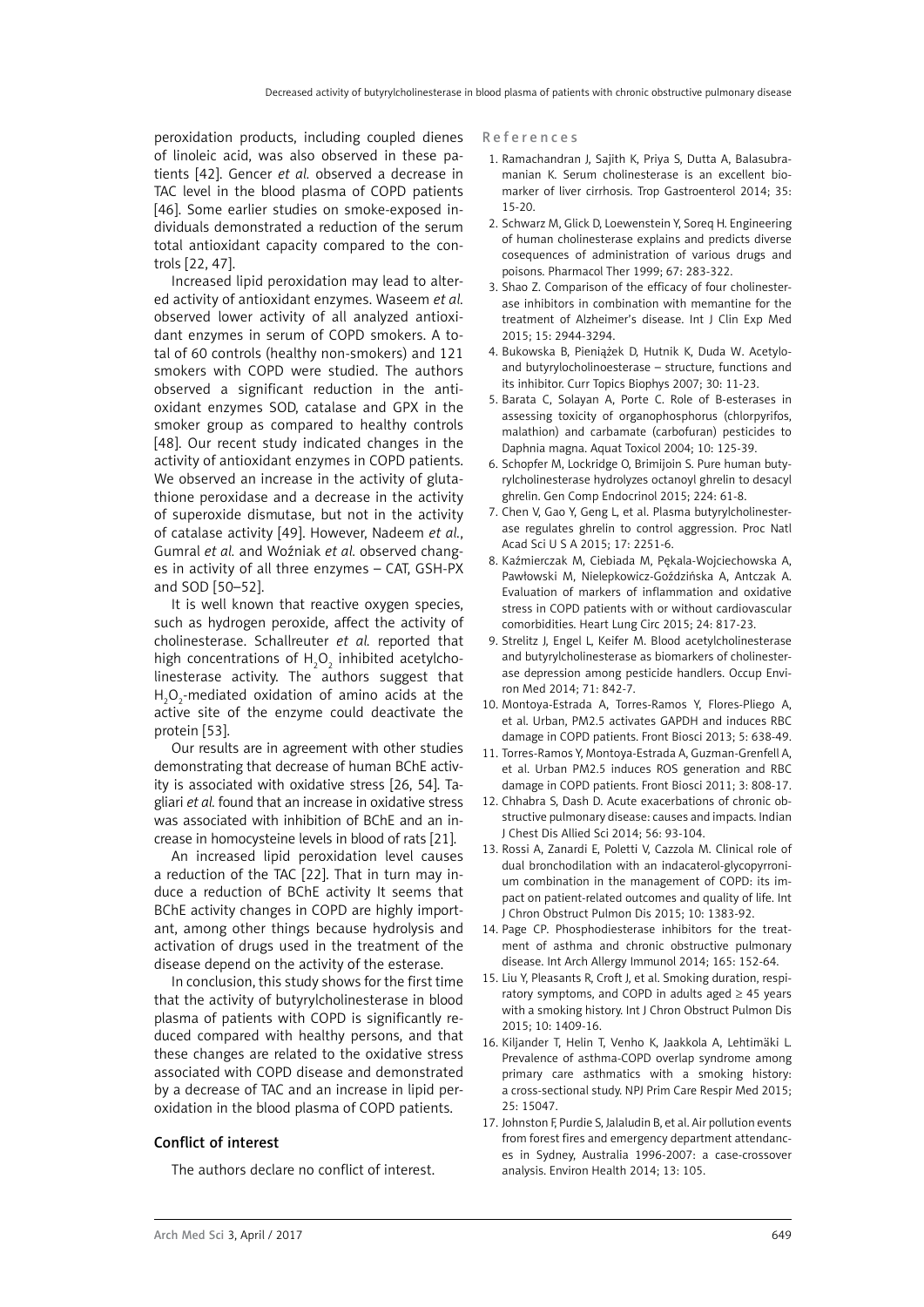- 18. Tian L, Ho K, Wang T, et al. Ambient carbon monoxide and the risk of hospitalization due to chronic obstructive pulmonary disease. Am J Epidemiol 2014; 15: 1159-67.
- 19. Song Q, Christiani D, Xiaorong W, Ren J. The global contribution of outdoor air pollution to the incidence, prevalence, mortality and hospital admission for chronic obstructive pulmonary disease: a systematic review and meta-analysis. Int J Environ Res Public Health 2014; 14: 11822-32.
- 20. Langen R, Korn S, Wouters E. ROS in the local and systemic pathogenesis of COPD. Free Rad Biol Med 2003; 35: 226-35.
- 21. Tagliari B, dos Santos T, Cunha A, et al. Chronic variable stress induces oxidative stress and decreases butyrylcholinesterase activity in blood of rats. J Neural Transm 2010; 117: 1067-76.
- 22. Onyesom I, Ighodayenowho O, Nwoke E. Serum total anti-oxidant capacity of some Nigerian cigarette smokers. East Afr J Public Health 2011; 8: 224-5.
- 23. Tworek D, Kuna P, Młynarski W, Górski P, Pietras T, Antczak A. MIG (CXCL9), IP-10 (CXCL10) and I-TAC (CXCL11) concentrations after nasal allergen challenge in patients with allergic rhinitis. Arch Med Sci 2013; 9: 849-53.
- 24. MacNee W. Treatment of stable COPD: antioxidants. Eur Respir Rev 2005; 14: 12-22.
- 25. Shaw J, Vaughan A, Dent A, et al. Biomarkers of progression of chronic obstructive pulmonary disease (COPD). J Thorac Dis 2014; 6: 1532-47.
- 26. Bahrehmand F, Vaisi-Raygani A, Rahimi Z, et al. Synergistic effects of BuChE non-UU phenotype and paraoxonase (PON1) 55 M allele on the risk of systemic lupus erythematosus: influence on lipid and lipoprotein metabolism and oxidative stress, preliminary report. Lupus 2014; 23: 263-72.
- 27. Bodur E, Cokugras A, Tezcan E. Inhibition effects of benactyzine and drofenine on human serum butyrylcholinesterase. Arch Biochem Biophys 2001; 386: 25-99.
- 28. Müller T, Rocha J, Morsch V, Neis R, Schetinger M. Antidepressants inhibit human acetylcholinesterase and butyrylcholinesterase activity. Biochim Biophys Acta 2002; 21: 92-8.
- 29. Chtourou Y, Fetoui H, Gdoura R. Protective effects of naringenin on iron-overload-induced cerebral cortex neurotoxicity correlated with oxidative stress. Biol Trace Elem Res 2014; 158: 376-83.
- 30. Albertí J, Martinet A, Sentellas S, Salva M. Identification of the human enzymes responsible for the enzymatic hydrolysis of aclidinium bromide. Drug Metabol Dispos 2010; 38: 1202-10.
- 31. Sales M. Cholinergic drugs as therapeutic tools in inflammatory diseases: participation of neuronal and non-neuronal cholinergic systems. Antiinflamm Antiallergy Agents Med Chem 2013; 12: 109-16.
- 32. Ellman G, Courtney K, Andres V, Featerstone R. A new and rapid colorimetric determination of acetylcholinesterase activity. Biochem Pharmacol 1961; 7: 88-95.
- 33. Stocks J, Dormandy T. The autoxidation of human red cell lipids induced by hydrogen peroxide. Br J Haematol 1971; 20: 95-111.
- 34. Bartosz G. Cookbook for novice researchers, reactive oxygen species. In: Second face oxygen: free radical in nature. 2<sup>nd</sup> ed. Wydawnictwo Naukowe PWN, Warsaw 2003; 376-89.
- 35. Valle A, O'Connor D, Taylor P, et al. Butyrylcholinesterase: association with the metabolic syndrome and identification of 2 gene loci affecting activity. Clin Chem 2006; 52: 1014-20.
- 36. Furtado-Alle L, Andrade F, Nunes K, Mikami LR, Souza RL, Chautard-Freire-Maia EA. Association of variants of the -116 site of the butyrylcholinesterase BCHE gene to enzyme activity and body mass index. Chem Biol Int 2008; 175: 115-8.
- 37. Kutty K, Payne K. Serum pseudocholin-esterase and very-low-density lipoprotein metabolism. J Clin Lab Anal 1994; 8: 247-50.
- 38. Araoud M, Mhenni H, Hellara I, et al. Plasma cholinesterase activity in hepatic diseases. Ann Biol Clin 2013; 71: 293-8.
- 39. Montagnese C, Scalfi L, Signorini A, et al. Cholinesterase and other serum liver enzymes in underweight outpatients with eating disorders. Int J Eat Disord 2007; 40: 746-50.
- 40. Sato K, Hayashi T, Maeda I, et al. Serum butyrylcholinesterase and the risk of future type 2 diabetes: the Kansai Healthcare Study. Clin Endocrinol 2014; 80: 362-7.
- 41. Iwasaki T, Yoneda M, Nakajima A, Terauchi Y. Serum butyrylcholinesterase is strongly associated with adiposity, the serum lipid profile and insulin resistance. Int Med 2007; 46: 1633-9.
- 42. Domej W, Földes-Papp Z, Flögel E, Haditsch B. Chronic obstructive pulmonary disease and oxidative stress. Curr Pharm Biotechnol 2006; 7: 117-23.
- 43. Straface E, Matarrese P, Gambardella L, et al. N-acetylcysteine counteracts erythrocyte alterations occurring in chronic obstructive pulmonary disease. Biochem Biophys Resarch Comm 2000; 279: 552-6.
- 44. Mercken E, Hageman G, Schols A, et al. Rehabilitation decreases exercise-induced oxidative stress in chronic obstructive pulmonary disease. Am J Respir Crit Care Med 2005; 172: 994-1001.
- 45. Antczak A, Ciebiada M, Pietras T, Piotrowski W, Kurmanowska Z, Górski P. Exhaled eicosanoids and biomarkers of oxidative stress in exacerbation of chronic obstructive pulmonary disease. Arch Med Sci 2012; 9: 277-85.
- 46. Gencer M, Aksoy N, Dagli E, et al. Prolidase activity dysregulation and its correlation with oxidative-antioxidative status in chronic obstructive pulmonary disease. J Clin Lab Anal 2011; 25: 8-13.
- 47. Ziobro A, Bartosz G. A comparison of the total antioxidant capacity of some human body fluids. Cell Mol Biol Lett 2003; 8: 415-9.
- 48. Waseem S, Mobarak M, Islam N. Comparative study of pulmonary functions and oxidative stress in smokers and non-smokers. Indian J Physiol Pharmacol 2012; 56: 345-52.
- 49. Bukowska B, Sicińska P, Pająk A et al. Oxidative stress and damage to erythrocytes in patients with chronic obstructive pulmonary disease – changes in ATPase and acetylcholinesterase activity. Biochem Cell Biol 2015; 93: 574-80.
- 50. Nadeem A, Raj H, Chhabra S. Increased oxidative stress and altered levels of antioxidants in chronic obstructive pulmonary disease. Inflammation 2005; 29: 23-32.
- 51. Gumral N, Naziroglu M, Ongel K, et al. Antioxidant enzymes and melatonin levels in patients with bronchial asthma and chronic obstructive pulmonary disease during stable and exacerbation periods. Cell Biochem Funct 2009; 27: 276-83.
- 52. Woźniak A, Górecki D, Szpinda M, Mila-Kierzenkowska C, Woźniak B. Oxidant-antioxidant balance in the blood of patients with chronic obstructive pulmonary disease after smoking cessation. Oxid Med Cell Lonegy 2013; 1-9.